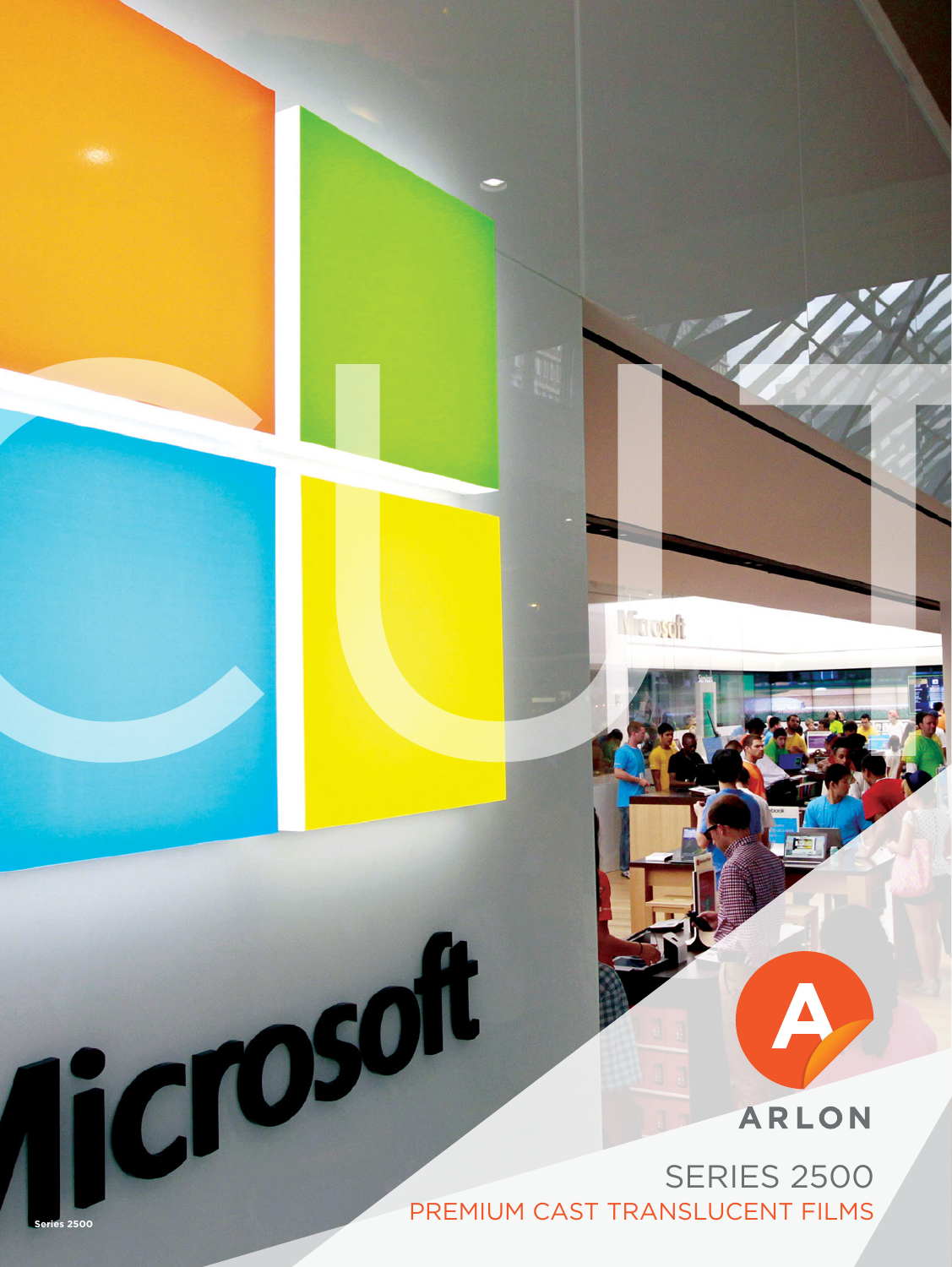# **Series 2500** PREMIUM CAST TRANSLUCENT FILM



For more information on Series 2500, click [here](https://www.arlon.com/na_en/products/series-2500).

### **FEATURES**

- 2-Mil (50 Micron) cast vinyl with permanent adhesive and synthetic liner
- 7-year outdoor durability for bright and vivid colors, even on the most demanding applications
- Viable for thermoforming
- Supports high volume wet applications
- $-$  Available in 24" (0,61m), 30" (0,76m) $\ast$ , 48" (1,22m) and 60" (1,52m) $*$  by 10 yards (9,14m) $\triangle$  and 50 yards (45,72m)

NOTE: The only available size in Europe is 48" (1,22m) by 50 yards (45,72m).

For extended film warranties and custom color requests, contact Arlon Customer Service at: 1.800.232.7161.

## **CARACTERÍSTICAS**

- Vinilo fundido de 50 Micrones (2-Mil) premium con adhesivo permanente y respaldo sintetico
- 7 años de duración en exteriores con colores brillantes y vibrantes, hasta en las aplicaciones más exigentes
- Viable para termoformado
- Soporta la producción en applicaciones húmedas de alto volumen
- Disponible en 24" (0,61m), 30" (0,76m)\*, 48" (1,22m) y 60" (1,52m) $*$  por 10 yardas (9,14m)  $\triangle$  y 50 yardas (45,72m)

AVISO: La unica medida disponible en Europa es 48" (1,22m) por 50 yardas (45,72m).

Para solicitudes de garantía prolongada de la película y colores especiales, póngase en contacto con su representante de ventas local.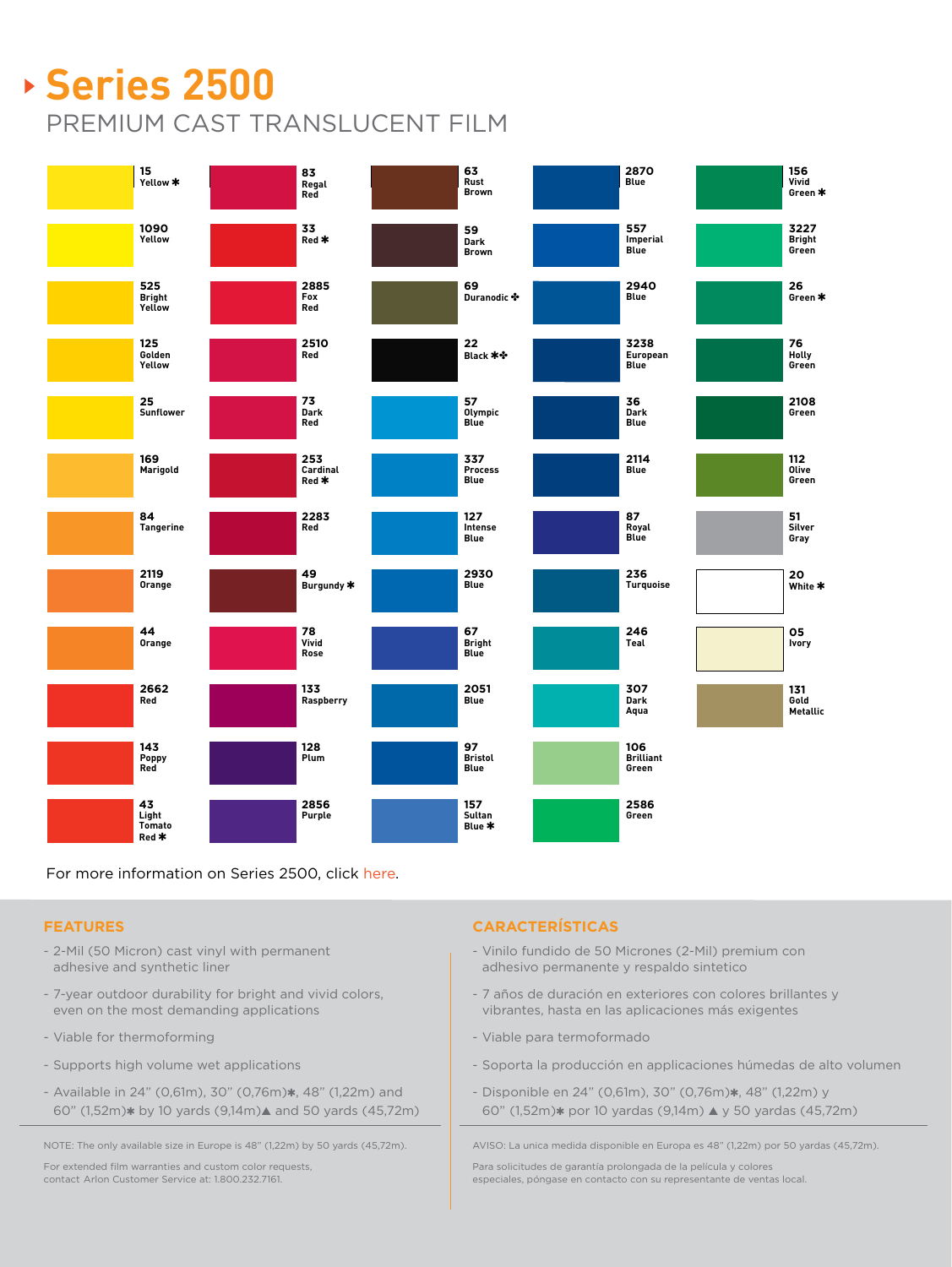## PREMIUM CAST TRANSLUCENT FILMS

según instrucciones del fabricante del substrato/objeto. \* Rollos de 30" (0,76m) y 60" (1,52m) disponible en ciertos colores solamente.

OL

 $\triangle$  Rollos de 10 yardas (9,14m) disponibles en 24" (0,61m), 30" (0,76m)

\* Indica una película opaca, no translúcida

y 48" (1,22m) ancho solamente



the substrate to be used. The surface must be cleaned according to the substrate manufacturer's specifications.

- \* 30" (0,76m) and 60" (1,52m) rolls available in select colors only.
- Indicates opaque film, not translucent
- $\triangle$  10 yard (9,14m) rolls available in 24" (0,61m), 30" (0,76m) and 48" (1,22m) width only

#### The Arlon Total System Warranty provides a guarantee when using various Arlon products together. Arlon Total System Warranty has you covered!